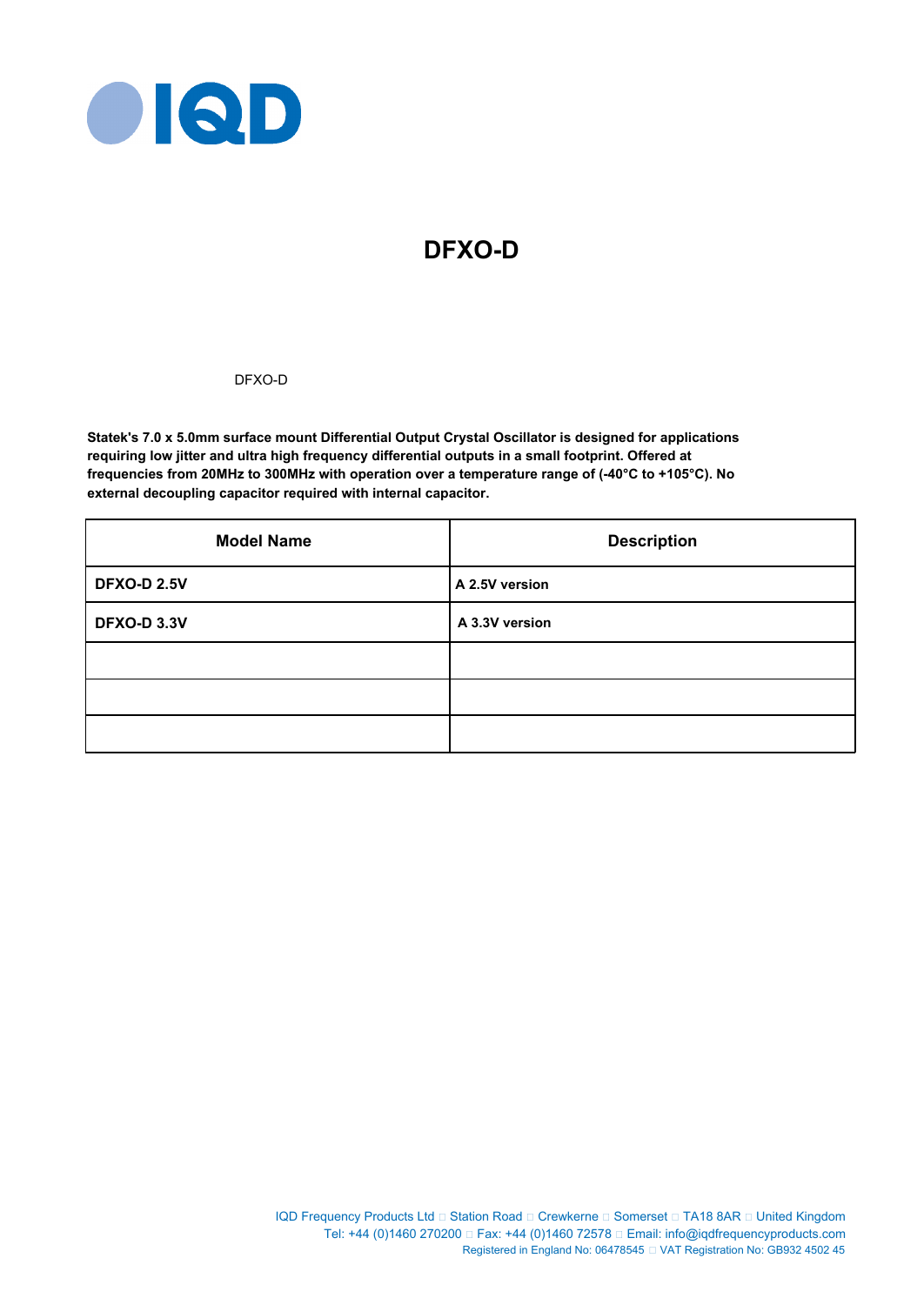



**DFXO-D 2.5V Crystal Clock Oscillator Specification**

# **ISSUE 1; June 2019**

#### **Description**

- This product is designed and manufactured by Statek Corporation in California, USA and distributed by IQD. Statek's 7.0 x 5.0mm surface mount Differential Output Crystal Oscillator is designed for applications requiring low jitter and ultra high frequency differential outputs in a small footprint. Offered at frequencies from 20MHz to 300MHz with operation over a temperature range of (-40°C to +105°C). No external decoupling capacitor required with internal capacitor.
- -SM1 (Gold plated, RoHS compliant)
- -SM5 (Solder dipped, RoHS compliant)
- FEATURES  $\blacksquare$ 
	- Low phase noise
	- Low phase jitter
- Internal 0.01μF SMD decoupling capacitor
- Low Allan deviation
- High Frequency Fundamental Mode Crystal
- Extended Industrial temperature range
- $\blacksquare$ APPLICATIONS Avionics Communications Networking
- Please note that all data is only valid at 25°C unless otherwise  $\blacksquare$ stated.

## **Frequency Parameters**

 $\blacksquare$ 

 $\blacksquare$ 

- Frequency 20.0MHz to 160.0MHz Frequency Tolerance ±25.00ppm to ±100.00ppm
- Tolerance Condition @ 25°C
- -
- 
- Frequency Stability ±25.00ppm to ±150.00ppm
- Ageing **EXALL** 25 and the Human to the Human Human ax in 1st year @ 25°C

## **Electrical Parameters**

- Supply Voltage 2.5V ±10%
	-
- Supply Voltage (absolute max rating): -0.5V to 4.6V

## **Operating Temperature Ranges**

- $-10$  to  $70^{\circ}$ C
- -40 to 85°C
- -40 to 105°C

## **Output Details**

- $\blacksquare$ Output Compatibility LVDS
- Drive Capability 100Ω
- Output Differential Voltage Vod: 247mV min 355mV typ, 454mV max
- Vs Magnitude Change ΔVod: -50mV min, 50mV max
- Output High Voh: 1.4V typ, 1.6V max
- Output Low Vol: 0.9V min, 1.1V typ
- Offset Voltage Vos: 1.125V min, 1.2V typ, 1.375V max
- Offset Magnitude Change ΔVos: 0mV min, 3mV typ, 25mV max
- Power-off Leakage Vout=Vs or GND (Vs = 0V): ±1μA typ, ±10μA max
- Short Circuit Current (Output) Iosd: -6mA typ, -8mA max
- Duty Cycle: @ 1.25V

## **Output Control**

 $\blacksquare$ Tri-State (TS): Pad 1 normally high (internal pull-up resistor), output immediate Pad 1 logic '0', pad 4(5) high impedance Pad 1 logic '1', pad 4(5) output



## **Outline (mm) -SM5 = (Solder dipped, RoHS compliant)**

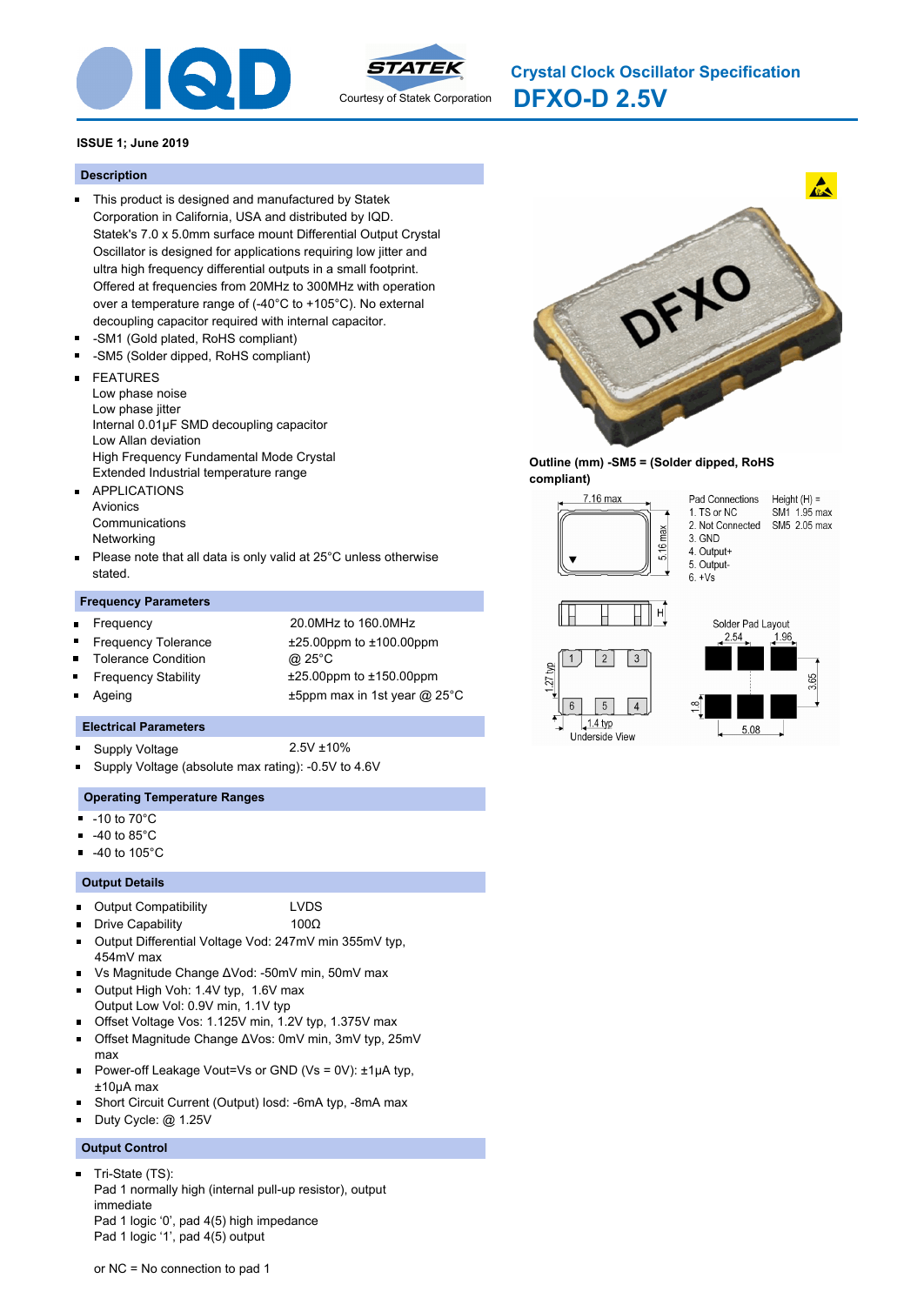



## **ISSUE 1; June 2019**

## **Environmental Parameters**

- $\blacksquare$ Storage Temperature Range: -65 to 150°C
- Shock: Std: 5000G, 0.3ms, 1/2 sine  $\blacksquare$
- $\blacksquare$ Vibration: MIL-STD-202G, Method 204D, Condition D: 20G, 10-2000Hz, swept sine. Note: Random vibration testing also available, please contact our sales offices.
- $\blacksquare$ ESD Protection Human Body Model: 2kV

## **Manufacturing Details**

Maximum process temperature: 260°C for 10 seconds  $\blacksquare$ 

## **Ordering Information**

 $\overline{\phantom{a}}$  Frequency\* Model\* Termination Variant\* Output Compatibility Frequency Tolerance (@ 25°C)\* Frequency Stability (over operating temperature range)\* Operating Temperature Range\* Supply Voltage Pad 1 Function\* (\*minimum required) **Example** 100.0MHz DFXO-D 2.5V SM1 ±50ppm ±50ppm –10 to 70C TS

### **Compliance**

- RoHS Status (2015/863/EU) Compliant  $\blacksquare$
- REACh Status **Compliant**  $\blacksquare$
- $\blacksquare$ MSL Rating (JDEC-STD-033): Not Applicable

## **Packaging Details**

- Pack Style: Reel Tape & reel in accordance with EIA-481-D  $\blacksquare$ Pack Size: 1,000
- Pack Style: Tray Supplied on a tray Pack Size: 1

## **Electrical Specification - maximum limiting values 2.5V ±10%**

| Frequency<br>Min | Frequency<br>Max | Temperature<br>Range | <b>Stability</b><br>(Min) | Current<br><b>Draw</b> | <b>Rise and Fall</b><br>Time (20-80%) | <b>Duty Cycle</b> |
|------------------|------------------|----------------------|---------------------------|------------------------|---------------------------------------|-------------------|
|                  |                  | °C                   | ppm                       | mA                     | ns                                    | $\%$              |
| 20.0MHz          | 160.0MHz         | $-10$ to $70$        | ±25.0                     | 80                     |                                       | 40/60%            |
|                  |                  | $-40$ to 85          | ±25.0                     | 80                     |                                       | 40/60%            |
|                  |                  | $-40$ to 105         | ±75.0                     | 80                     |                                       | 40/60%            |

*This document was correct at the time of printing; please contact your local sales office for the latest version. Click to view latest version on our website.*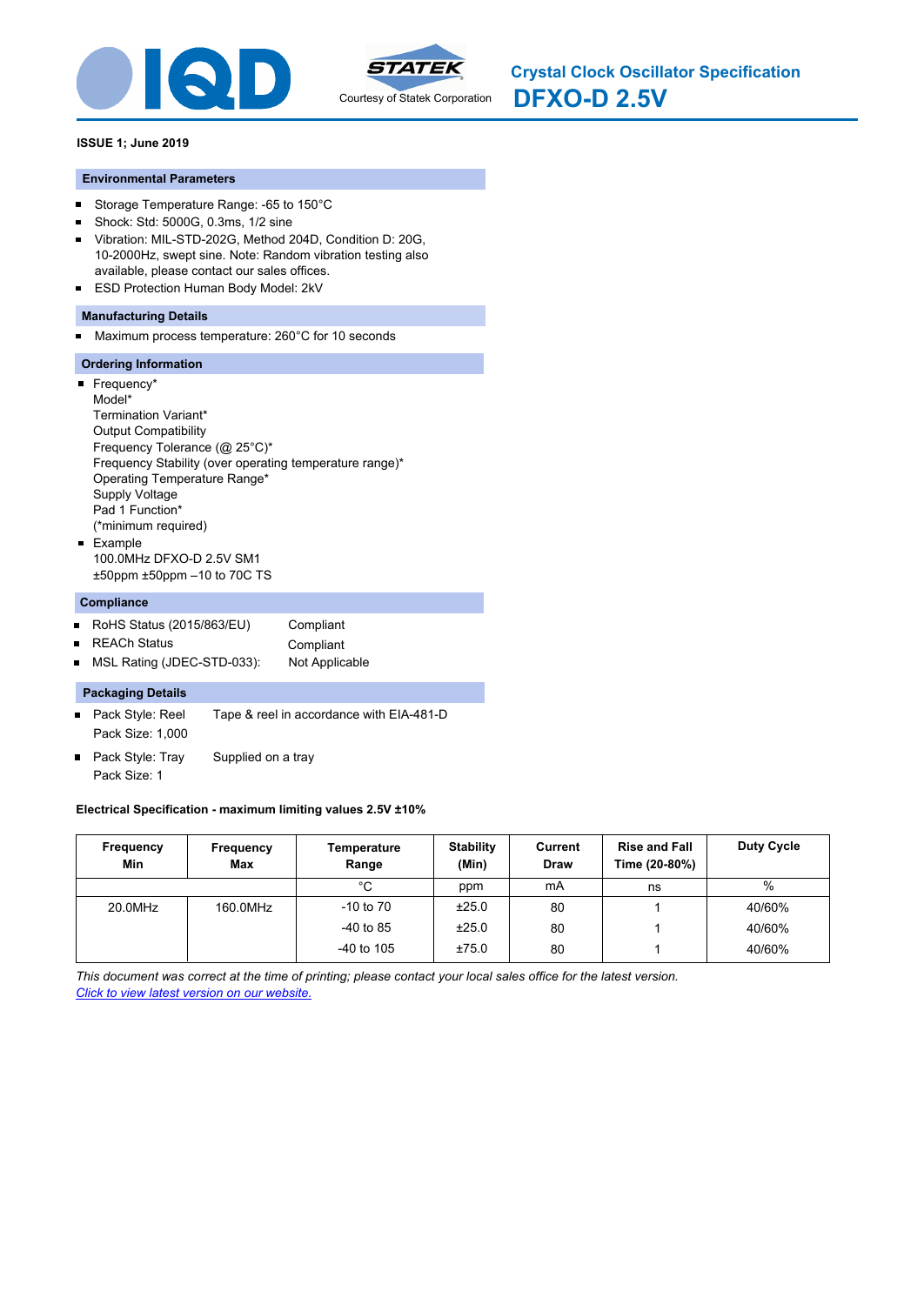



**DFXO-D 3.3V Crystal Clock Oscillator Specification**

# **ISSUE 1; June 2019**

### **Description**

- This product is designed and manufactured by Statek Corporation in California, USA and distributed by IQD. Statek's 7.0 x 5.0mm surface mount Differential Output Crystal Oscillator is designed for applications requiring low jitter and ultra high frequency differential outputs in a small footprint. Offered at frequencies from 20MHz to 300MHz with operation over a temperature range of (-40°C to +105°C). No external decoupling capacitor required with internal capacitor.
- -SM1 (Gold plated, RoHS compliant)
- -SM5 (Solder dipped, RoHS compliant)
- FEATURES  $\blacksquare$ 
	- Low phase noise
	- Low phase jitter
- Internal 0.01μF SMD decoupling capacitor
- Low Allan deviation
- High Frequency Fundamental Mode Crystal
- Extended Industrial temperature range
- $\blacksquare$ APPLICATIONS Avionics Communications Networking
- Please note that all data is only valid at 25°C unless otherwise  $\blacksquare$ stated.

## **Frequency Parameters**

- $\blacksquare$
- Frequency 20.0MHz to 300.0MHz Frequency Tolerance ±25.00ppm to ±100.00ppm
- Tolerance Condition @ 25°C
- 
- 
- 

 $\blacksquare$ 

- Frequency Stability ±25.00ppm to ±150.00ppm
- Ageing **EXALL** 25 and the Human to the Human Human ax in 1st year @ 25°C

## **Electrical Parameters**

- Supply Voltage 3.3V ±10%
	-
- Supply Voltage (absolute max rating): -0.5V to 4.6V

## **Operating Temperature Ranges**

- $-10$  to  $70^{\circ}$ C
- -40 to 85°C
- -40 to 105°C

## **Output Details**

- $\blacksquare$ Output Compatibility LVDS
- Drive Capability 100Ω
- Output Differential Voltage Vod: 247mV min 355mV typ, 454mV max
- Vs Magnitude Change ΔVod: -50mV min, 50mV max
- Output High Voh: 1.4V typ, 1.6V max
- Output Low Vol: 0.9V min, 1.1V typ
- Offset Voltage Vos: 1.125V min, 1.2V typ, 1.375V max
- Offset Magnitude Change ΔVos: 0mV min, 3mV typ, 25mV max
- Power-off Leakage Vout=Vs or GND (Vs = 0V): ±1μA typ, ±10μA max
- Short Circuit Current (Output) Iosd: -6mA typ, -8mA max
- Duty Cycle: @ 1.25V

## **Output Control**

 $\blacksquare$ Tri-State (TS): Pad 1 normally high (internal pull-up resistor), output immediate Pad 1 logic '0', pad 4(5) high impedance Pad 1 logic '1', pad 4(5) output



## **Outline (mm) -SM5 = (Solder dipped, RoHS compliant)**